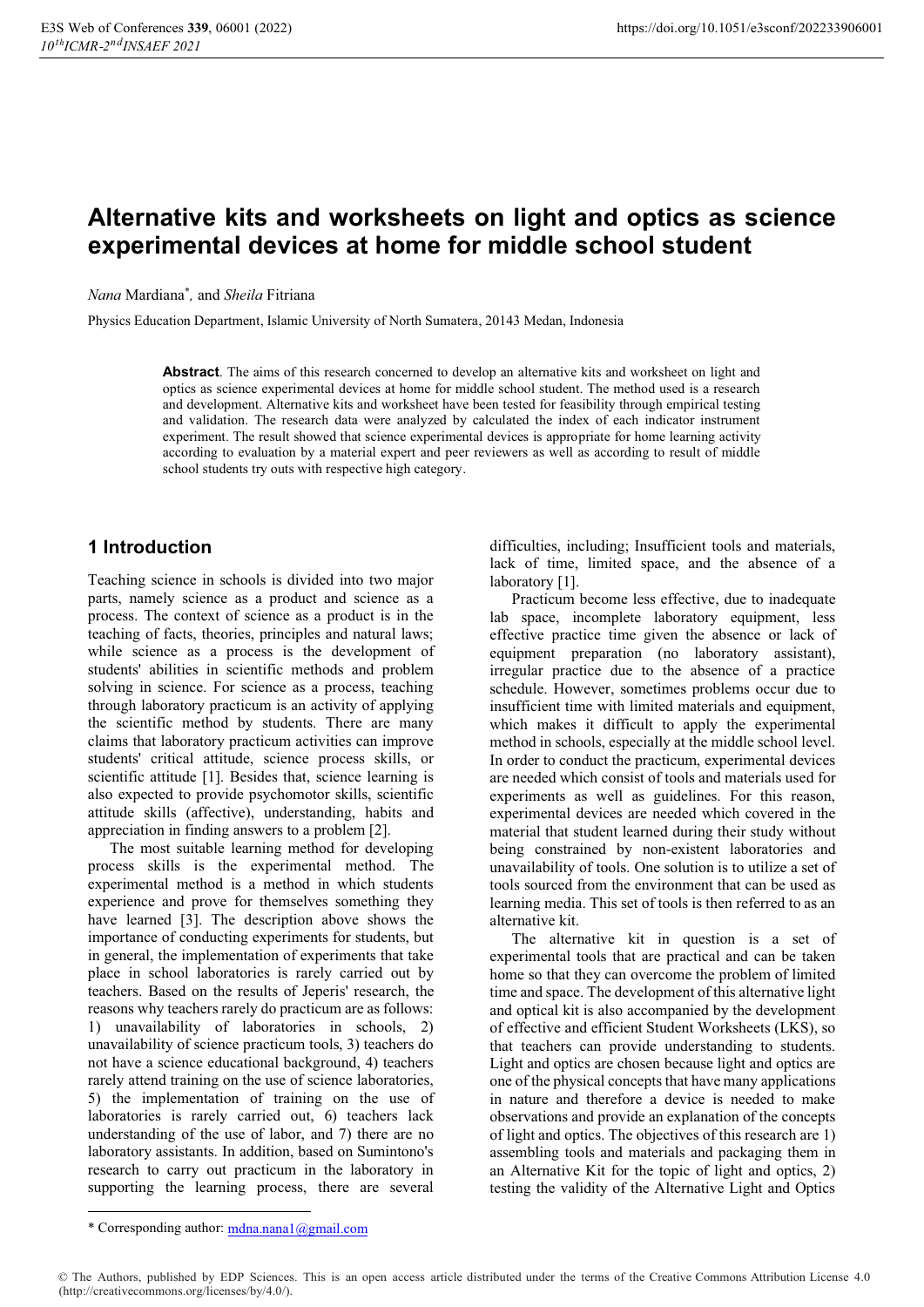Kit, 3) testing the validity of the LKS Alternative Kit for Light and Optics.

### **2 Research Methods**

The form of research is used research and development method, because it aimed to find and develop a new or existing prototype in order to improve and develop so that more productive, effective and efficient results are obtained.

Research and development is a method used to develop and test a product. Research and development is a research approach to produce new products or improve existing products. There are three steps of research and development; a preliminary study to examines theory and observes existing products or activities; developing new products or activities; testing and validating new products or activities [4]. The research flow can be seen in Figure 1.



#### **Fig. 1**. Research Flow of Light and Optical Alternative Kit Development

The beginning of this research is start from analyze the constraints on the needs of students in the use of standard practicum kits used in schools as well as information related to the problems to be studied. Based on information from experts and literature studies, Experimental Device Design, is done by determining the experimental topics to be developed. The design at this stage, based on the analysis of concepts, is relevant to the characteristics of the light experimental device.

Development of Experimental Equipment in the form of preliminary preparation of experimental devices and light worksheets by selecting tools and materials to be used as alternative media for these devices, as well as designing the appearance of kits and worksheets in accordance with the development objectives. Experimental material empirical test, in this stage the alternative device material is tested and the best is selected in showing the expected physical symptoms so that it can be used to carry out light experiments. To validate the experimental devices, we asked four senior lecturer with a list of questionnaires in the assessment list. On the assessment sheet there are indicators that will be assessed by the validator along with a suggestion column. Repairs and improvements to the device are carried out based on the suggestions given.

Testing of Experimental Equipment, at this stage the implementation of testing of experimental devices is carried out through the implementation of limited practicum trials by 10 students of middle school level. The selection of research subjects was based on consideration of the diversity of academic abilities. The practicality test process was continued with the activity of filling out the practicality test assessment sheet for the light experiment.

Evaluation, in this study, a formative evaluation took place at each of the four stages above because it aimed at the need for revision or improvement of the experimental device. The final result is an experimental device consisting of an alternative kit and light and optical worksheets in sizes that can be brought home by individual students who have been tested for feasibility.

The data analysis technique used in this research is descriptive analysis, namely by calculating the index of each LKS validation indicator and testing the practicality of the experimental equipment. The validity of the LKS is determined by the score of the validation results by expert lecturers. While the practicality test of the experiment is determined by the assessment score given by the students after doing the practicum.

Analysis of the validation data using the following steps:

1) Summing up each indicator of the validation questionnaire.

2) Questionnaire assessment categories by validators and practicality tests by students using the guidelines as shown in Table 1.

3) Find the average of each indicator of the validation questionnaire.

4) Find the average of the whole validation questionnaire.

5) Determine the average category of indicators based on the table using a Likert scale.

**Table 1**. Questionnaire Assessment Categories

| No | Category       | <b>Skor</b> |  |  |
|----|----------------|-------------|--|--|
|    | Strongly agree |             |  |  |
|    | Agree          |             |  |  |
|    | Disagree       |             |  |  |
|    | Do not agree   |             |  |  |

**Table 2**. Categories of Validation and Practicality by Practitioners

| No             | <b>Average Score</b> | Category  |
|----------------|----------------------|-----------|
|                | $>$ 3.25 $-4$        | Very high |
| $\mathfrak{D}$ | $> 2.5 - \leq 3.25$  | High      |
| 3              | $< 1.75 - \le 2.5$   | Low       |
|                | $1 - \leq 1.75$      | Very low  |

To determine the average per indicator used the formula:

Average per indicator = (Number of Scores Per Indicator)/(Number of Validators) (1)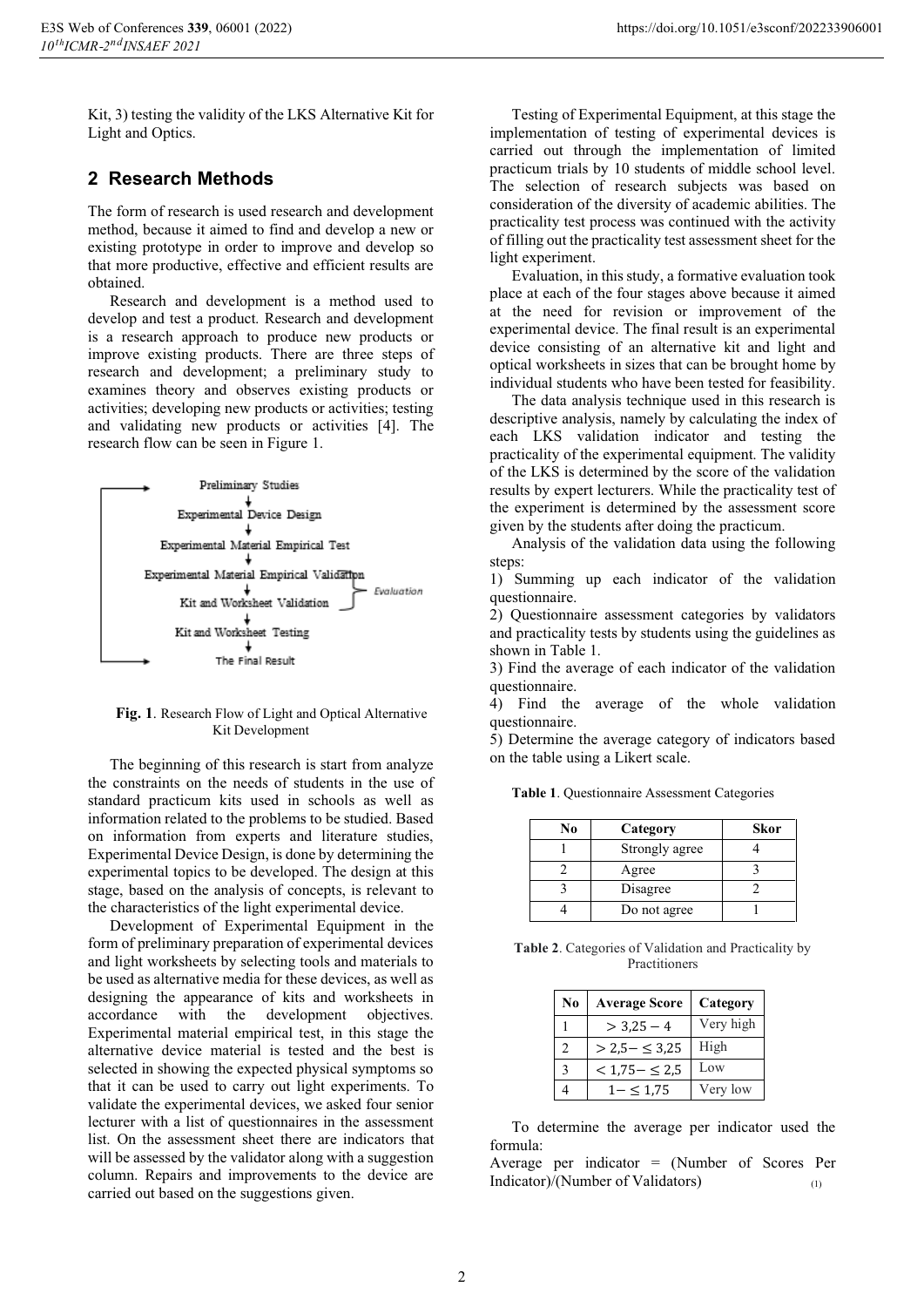# **3 Results and Discussion**

#### **3.1 Result**

Preliminary studies. Based on the information and literature study, the researcher obtained information that laboratory practicum activities can improve students' critical attitude, science process skills, or scientific attitude. Besides that, science learning is also expected to provide psychomotor skills, scientific attitude skills (affective), understanding, habits and appreciation in finding answers to a problem. The most suitable learning method for developing process skills is the experimental method. The experimental method is a way of presenting lessons in which the subject learns to experiment by experiencing and proving himself something learned.

Experimental Device Design, based on the results of the preliminary study, the learning device developed in this research is the Light and Optical Alternative Kit and Student Worksheet which is effective and efficient, which is able to solve the problems described in the preliminary study. Development of experimental devices, at this stage the development of worksheets is carried out which is adapted to experiments or activities designed by researchers so that students can easily observe light symptoms in a simple way but still can master and understand the concept of light. During this stage, several revisions were made as needed.

 The results of the assessment of alternative kits and worksheets can be seen in the following description. From the assessment of the Alternative Light Kit by the Validator, the results of the data analysis are obtained in Table 3.

**Table 3**. Validation Results of Alternative Light and Optical Kits

| No.     | Indikator |                   |                  |      |      |     |           |                  |  |
|---------|-----------|-------------------|------------------|------|------|-----|-----------|------------------|--|
|         |           |                   | -                |      |      |     |           |                  |  |
| Average | .47       | $\epsilon$<br>ر . | 72<br>ے '<br>، ب | 3.78 | 3.09 | .97 |           | $\gamma$<br>3.33 |  |
| Conc    | VH        | VH                | VH               | VH   | VH   | VH  | <b>VH</b> | VH               |  |

Based on the analysis table above, it can be seen that the alternative kit developed in this study can be declared valid for experiments of light material. The validation, the results are summarized in Table 3. Based on the recapitulation table for assessing the validity of the worksheets above, it can be seen that the worksheets is valid to be used by middle or junior high students and equivalent to show the symptoms contained in the light material. Testing of experimental devices is carried out by students by filling out an experimental practicality test assessment sheet. Based on the recapitulation table of the worksheets practicality assessment above, it can be said that the alternative kit and light worksheets have a very high level of practicality, and high for indicator 2.

Based on the analysis table above, it can be seen that the alternative kit developed in this study can be declared valid for experiments of light material. The validation, the results are summarized in Table 3. Based on the recapitulation table for assessing the validity of the worksheets above, it can be seen that the worksheets

is valid to be used by middle or junior high students and equivalent to show the symptoms contained in the light material. Testing of experimental devices is carried out by students by filling out an experimental practicality test assessment sheet. Based on the recapitulation table of the worksheets practicality assessment above, it can be said that the alternative kit and light worksheets have a very high level of practicality, and high for indicator 2.



**Fig. 2**. Alternative light and optical kit

#### **3.2 Discussion**

After evaluating the alternative kits and light worksheets, both validators and practitioners generally gave a positive assessment, so that no significant problems were found. This is shown by the assessment scores ranging from high to very high, as well as enthusiasm in providing feedback and suggestions on various aspects of developing alternative kits and light worksheets.

The alternative kits and light worksheets developed are expected to overcome the problems described in the preliminary study. Some of the advantages possessed by this device are; The kit is developed by using tools and materials that are easily obtained, the existing experiments are experiments designed to be carried out by individuals so that they do not require many people/groups, the device is designed in a small size so that it can be brought home as a learning medium that can increase interest and knowledge students, with kits that can be taken home, can save time for practicum in schools that spend a lot of study time, the device is accompanied by worksheets that help students develop their process skills. As an alternative media if the school does not have a national standard light kit. Helping teachers in learning.

In the implementation of this research, from the results of the practicality assessment by the practitioner, it was obtained that in several aspects, the alternative kits and worksheets developed could only show symptoms or inculcate basic concepts regarding light and optics but have not been able to provide a deeper understanding of light material at the junior high school level. /MTS equivalent. Some experiments that are considered weak in this alternative light kit are light propagation, light reflection on a curved mirror, light refraction on the lens. Propagation of Light, experiments can only show the nature of light propagates in a straight line and penetrates a clear object. Reflection of light in